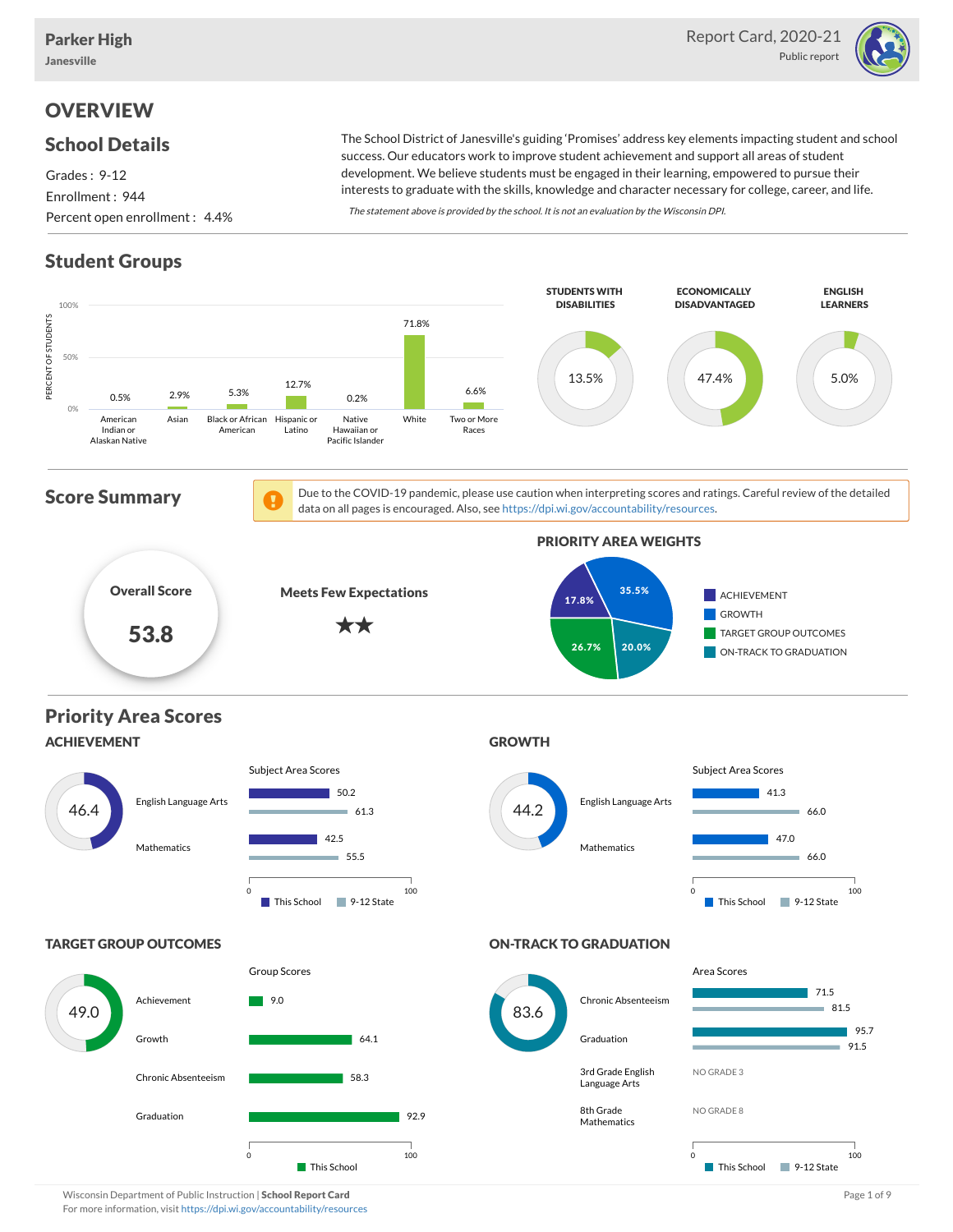

# ACHIEVEMENT

This priority area summarizes how this school's students performed on state assessments using a points-based proficiency system that gives partial credit for Basic test performance and extra credit for Advanced performance. The score is a multi-year average of English language arts and mathematics subscores.



English Language Arts Score: 50.2 Mathematics Score: 42.5

# Student Group Achievement, 2020-21 (for information only)

Group size is given in parentheses. Groups with fewer than 20 students are not displayed.

#### ENGLISH LANGUAGE ARTS





#### Performance Levels by Year

These graphs show school-wide percentages and group sizes of students performing at each level.

#### ENGLISH LANGUAGE ARTS



#### **MATHEMATICS**



Wisconsin Department of Public Instruction | School Report Card Page 2 of 9 and 2008 and 2009 and 2 of 9 and 2 of 9 and 2 of 9 and 2 of 9 and 2 of 9 and 2 of 9 and 2 of 9 and 2 of 9 and 2 of 9 and 2 of 9 and 2 of 9 and 2 o For more information, visit <https://dpi.wi.gov/accountability/resources>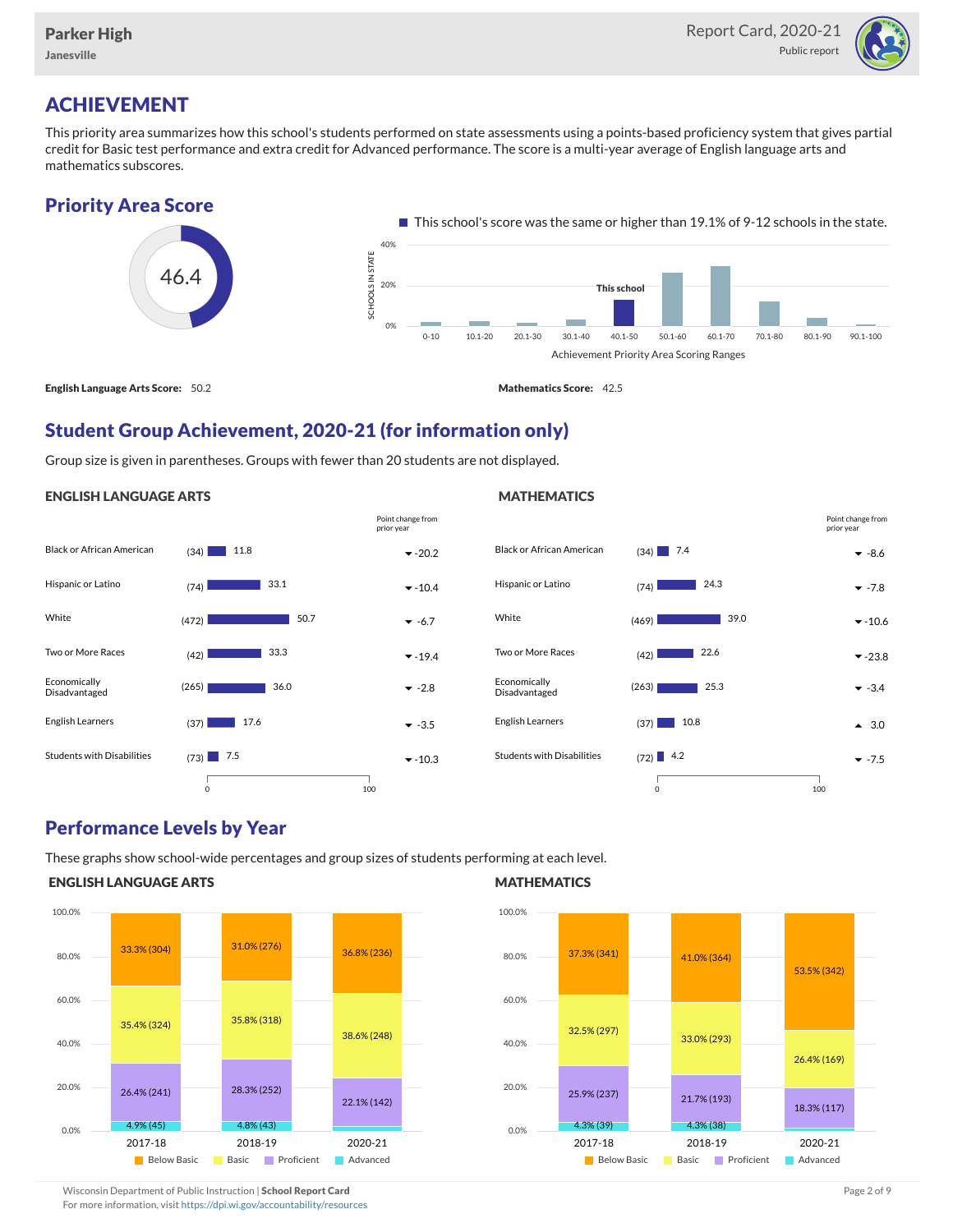

# ACHIEVEMENT - ADDITIONAL INFORMATION

The data on this page is for information only.

# Test Participation Rates, 2020-21

| <b>ENGLISH LANGUAGE ARTS</b> |                                   | <b>MATHEMATICS</b> |                             |  |  |  |  |
|------------------------------|-----------------------------------|--------------------|-----------------------------|--|--|--|--|
| All students                 | Lowest-participating group:       | All students       | Lowest-participating group: |  |  |  |  |
|                              | <b>Students with Disabilities</b> |                    | Students with Disabilities  |  |  |  |  |
| 93.4%                        | 83.7%                             | 93.1%              | 82.7%                       |  |  |  |  |

### Student Group Performance Levels by Year

Groups with any full academic year students in tested grades are shown.

#### ENGLISH LANGUAGE ARTS

|                                     |                  | 2017-18              |            |           |                |                  |          | 2018-19    |                      |                |                  | 2020-21  |            |                      |                    |
|-------------------------------------|------------------|----------------------|------------|-----------|----------------|------------------|----------|------------|----------------------|----------------|------------------|----------|------------|----------------------|--------------------|
|                                     | Tested<br>Total# | Advanced             | Proficient | Basic     | Below<br>Basic | Tested<br>Total# | Advanced | Proficient | Basic                | Below<br>Basic | Tested<br>Total# | Advanced | Proficient | Basic                | <b>Below Basic</b> |
| All Students: 9-12 State            | 190,484          | 8.7%                 | 34.2%      | 32.2%     | 24.9%          | 190,984          | 8.3%     | 32.5%      | 32.2%                | 26.9%          | 167,122          | 6.8%     | 32.4%      | 34.4%                | 26.4%              |
| <b>All Students</b>                 | 914              | 4.9%                 | 26.4%      | 35.4%     | 33.3%          | 889              | 4.8%     | 28.3%      | 35.8%                | 31.0%          | 642              | 2.5%     | 22.1%      | 38.6%                | 36.8%              |
| American Indian or Alaskan Native   | $\sim 20$        | $\star$              | $\star$    | $\star$   | $\star$        | $\sim 20$        | $\star$  | $\star$    | $\star$              | $\star$        | $\sim 20$        | $\star$  | $\star$    |                      |                    |
| Asian                               | $\angle 20$      | $\ddot{\phantom{1}}$ | $\star$    | $\star$   | $\star$        | $\angle 20$      | $\star$  | $\star$    | $\ddot{\phantom{1}}$ | $\star$        | $\angle 20$      | $\star$  | $\star$    | $\ddot{\phantom{1}}$ |                    |
| <b>Black or African American</b>    | 45               | 4.4%                 | 11.1%      | 28.9%     | 55.6%          | 50               | 2.0%     | 16.0%      | 26.0%                | 56.0%          | 34               | 0.0%     | 0.0%       | 23.5%                | 76.5%              |
| Hispanic or Latino                  | 113              | 0.9%                 | 16.8%      | 42.5%     | 39.8%          | 123              | 3.3%     | 21.1%      | 35.0%                | 40.7%          | 74               | 1.4%     | 14.9%      | 32.4%                | 51.4%              |
| Native Hawaiian or Pacific Islander | $\mathbf 0$      | <b>NA</b>            | <b>NA</b>  | <b>NA</b> | <b>NA</b>      | $\sim 20$        | $\star$  | $\star$    | $\star$              | $\star$        | $\leq 20$        | $\star$  | $\star$    |                      |                    |
| White                               | 695              | 5.8%                 | 29.2%      | 34.4%     | 30.6%          | 639              | 5.2%     | 31.5%      | 36.3%                | 27.1%          | 472              | 3.0%     | 26.1%      | 40.5%                | 30.5%              |
| Two or More Races                   | 44               | 2.3%                 | 29.5%      | 34.1%     | 34.1%          | 56               | 7.1%     | 25.0%      | 33.9%                | 33.9%          | 42               | 2.4%     | 11.9%      | 35.7%                | 50.0%              |
| <b>Economically Disadvantaged</b>   | 436              | 2.8%                 | 17.7%      | 35.6%     | 44.0%          | 405              | 1.7%     | 17.5%      | 37.3%                | 43.5%          | 265              | 1.9%     | 14.0%      | 38.5%                | 45.7%              |
| English Learners                    | 56               | 0.0%                 | 7.1%       | 39.3%     | 53.6%          | 64               | 0.0%     | 1.6%       | 39.1%                | 59.4%          | 37               | 0.0%     | 2.7%       | 29.7%                | 67.6%              |
| <b>Students with Disabilities</b>   | 116              | 0.9%                 | 7.8%       | 20.7%     | 70.7%          | 115              | 0.9%     | 8.7%       | 15.7%                | 74.8%          | 73               | 0.0%     | 1.4%       | 12.3%                | 86.3%              |

#### **MATHEMATICS**

|                                     |                   | 2017-18   |            |           |                |                         |          | 2018-19    |            |                       |                  | 2020-21  |            |         |                    |
|-------------------------------------|-------------------|-----------|------------|-----------|----------------|-------------------------|----------|------------|------------|-----------------------|------------------|----------|------------|---------|--------------------|
|                                     | Tested<br>Total # | Advanced  | Proficient | Basic     | Below<br>Basic | Total #<br>Tested       | Advanced | Proficient | Bas<br>ਨੌਂ | <b>Below</b><br>Basic | Tested<br>Total# | Advanced | Proficient | Basic   | <b>Below Basic</b> |
| All Students: 9-12 State            | 190,833           | 9.9%      | 29.3%      | 29.0%     | 31.8%          | 191,249                 | 9.7%     | 27.8%      | 28.6%      | 33.9%                 | 167,297          | 6.2%     | 27.7%      | 29.8%   | 36.3%              |
| <b>All Students</b>                 | 914               | 4.3%      | 25.9%      | 32.5%     | 37.3%          | 888                     | 4.3%     | 21.7%      | 33.0%      | 41.0%                 | 639              | 1.7%     | 18.3%      | 26.4%   | 53.5%              |
| American Indian or Alaskan Native   | $\angle 20$       | $\star$   | $\star$    |           | $\star$        | $\sim 20$               | $\star$  | $\star$    | $\star$    | $\star$               | $\sim 20$        | $\star$  | $\star$    |         |                    |
| Asian                               | $\angle 20$       | $\star$   | $\star$    | $\star$   | $\star$        | $\overline{\big }$ < 20 | $\star$  | $\star$    | $\star$    | $\star$               | $\angle 20$      | $\star$  | $\star$    | $\star$ |                    |
| <b>Black or African American</b>    | 46                | 0.0%      | 6.5%       | 23.9%     | 69.6%          | 50                      | 0.0%     | 4.0%       | 24.0%      | 72.0%                 | 34               | 0.0%     | 0.0%       | 14.7%   | 85.3%              |
| Hispanic or Latino                  | 113               | 1.8%      | 18.6%      | 38.9%     | 40.7%          | 123                     | 1.6%     | 17.1%      | 25.2%      | 56.1%                 | 74               | 0.0%     | 14.9%      | 18.9%   | 66.2%              |
| Native Hawaiian or Pacific Islander | $\Omega$          | <b>NA</b> | <b>NA</b>  | <b>NA</b> | <b>NA</b>      | $\vert$ < 20            | $\star$  | $\star$    | $\star$    | $\star$               | $\sim 20$        | $\star$  | $\star$    |         |                    |
| White                               | 694               | 4.9%      | 28.7%      | 32.4%     | 34.0%          | 639                     | 5.5%     | 23.8%      | 35.2%      | 35.5%                 | 469              | 2.3%     | 21.7%      | 27.5%   | 48.4%              |
| Two or More Races                   | 44                | 4.5%      | 27.3%      | 22.7%     | 45.5%          | 55                      | 0.0%     | 27.3%      | 38.2%      | 34.5%                 | 42               | 0.0%     | 7.1%       | 31.0%   | 61.9%              |
| <b>Economically Disadvantaged</b>   | 437               | 1.6%      | 16.0%      | 33.4%     | 49.0%          | 404                     | 1.2%     | 11.6%      | 30.4%      | 56.7%                 | 263              | 1.1%     | 11.4%      | 24.3%   | 63.1%              |
| English Learners                    | 56                | 1.8%      | 7.1%       | 30.4%     | 60.7%          | 64                      | 0.0%     | 1.6%       | 12.5%      | 85.9%                 | 37               | 0.0%     | 2.7%       | 16.2%   | 81.1%              |
| <b>Students with Disabilities</b>   | 118               | 0.0%      | 4.2%       | 22.0%     | 73.7%          | 115                     | 0.0%     | 3.5%       | 16.5%      | 80.0%                 | 72               | 0.0%     | 1.4%       | 5.6%    | 93.1%              |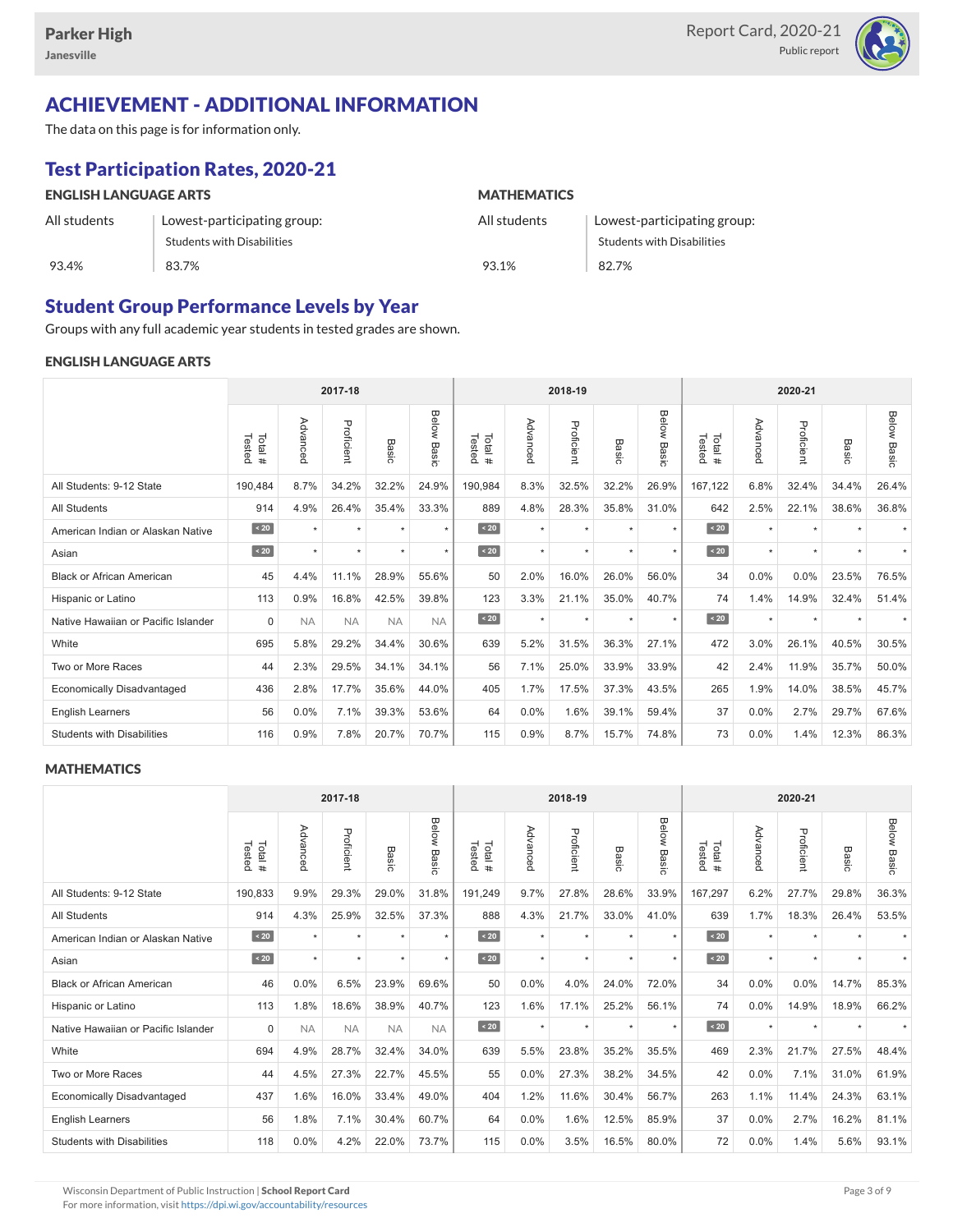

# **GROWTH**

ENGLISH LANGUAGE ARTS

This priority area measures year-to-year student progress on statewide tests. It uses a value-added model that seeks to control for circumstances beyond the influence of educators. A high value-added score means that on average students in the school are progressing more quickly than other, similar students. Growth is scored from 0 to 100 to match the other priority areas and is a conversion from the roughly 0 to 6 value-added score.



# Student Group Value-Added (for information only)

Value-added scores cover an approximately 0-6 range. Higher scores mean greater positive impact. A score of 3.0 is average. Group size is shown in parentheses. Groups with fewer than 20 students are not displayed. Shaded boxes indicate higher-than-average scores.

**MATHEMATICS** 

#### All Students (677) Black or African American (39) Hispanic or Latino (78) White (497) Two or More Races (43) Economically Disadvantaged (291) Not Economically Disadvantaged (386) English Learners (37) English Proficient (640) Students with Disabilities (60) Students without Disabilities (617) Proficient Last Year (265) Not Proficient Last Year (412) 3.0 1.7  $\boxed{1.8}$ 2.3 1.6 1.7 1.8 1.7 1.9 1.7  $\boxed{2.4}$ 1.7 1.2 2.0 0 6.0 All Students (688) Black or African American (41) Hispanic or Latino (79) White (502) Two or More Races (46) Economically Disadvantaged (298) Not Economically Disadvantaged (390) English Learners (37) English Proficient (651) Students with Disabilities (65) Students without Disabilities (623) Proficient Last Year (244) Not Proficient Last Year (444) 3.0 2.0 2.6 2.6 1.8 2.8  $|2.3|$ 1.9 2.2 2.0 2.8 2.0 1.3 2.4 0 6.0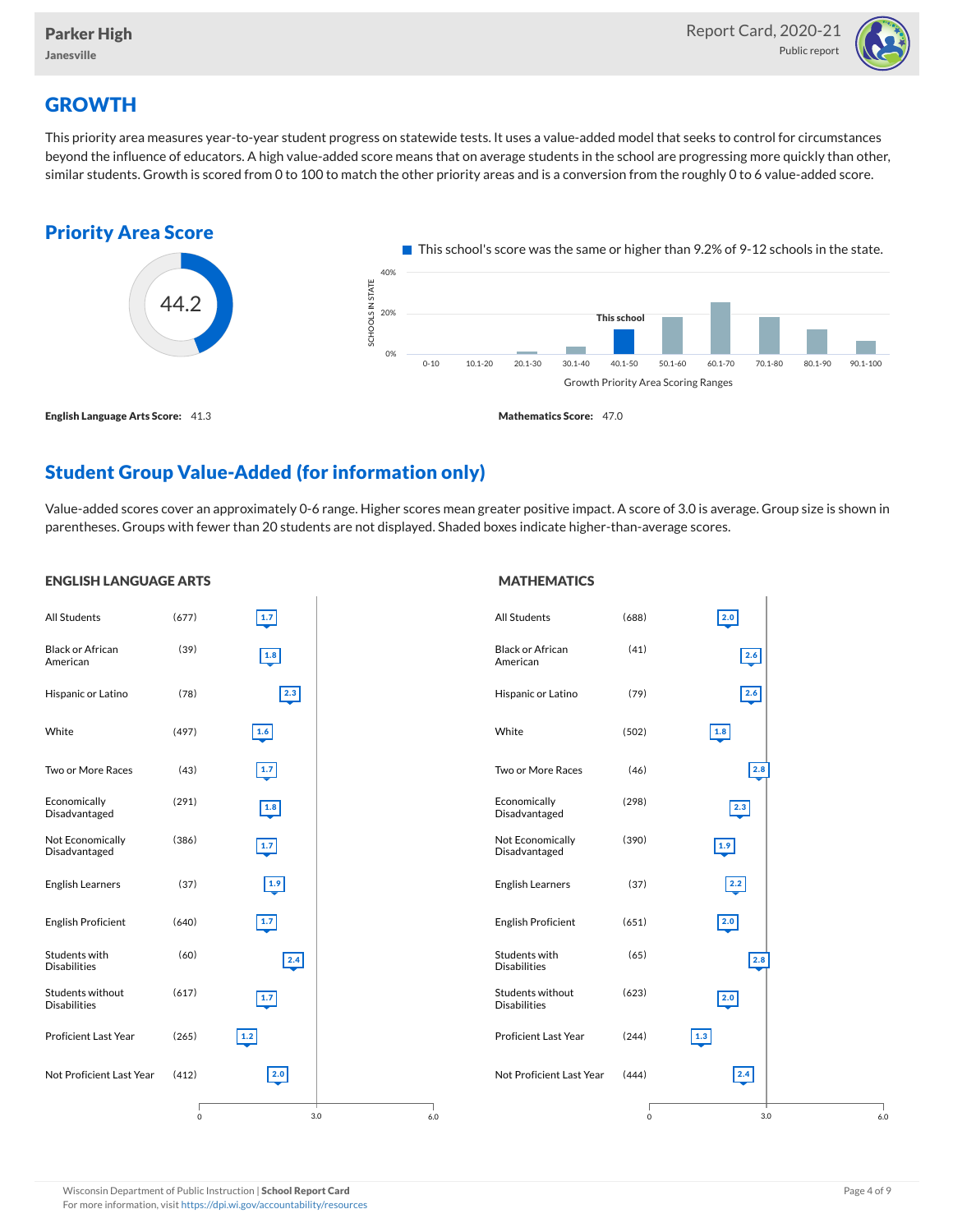

# TARGET GROUP OUTCOMES

This priority area examines outcomes for students with the lowest test scores — the Target Group. It is designed to promote equity by helping schools focus on learners who need the most support while also improving outcomes for all students. The priority area score combines component scores for achievement, growth, chronic absenteeism, and attendance or graduation rate. Data are not displayed when target groups have fewer than 20 students.



0 100

0 100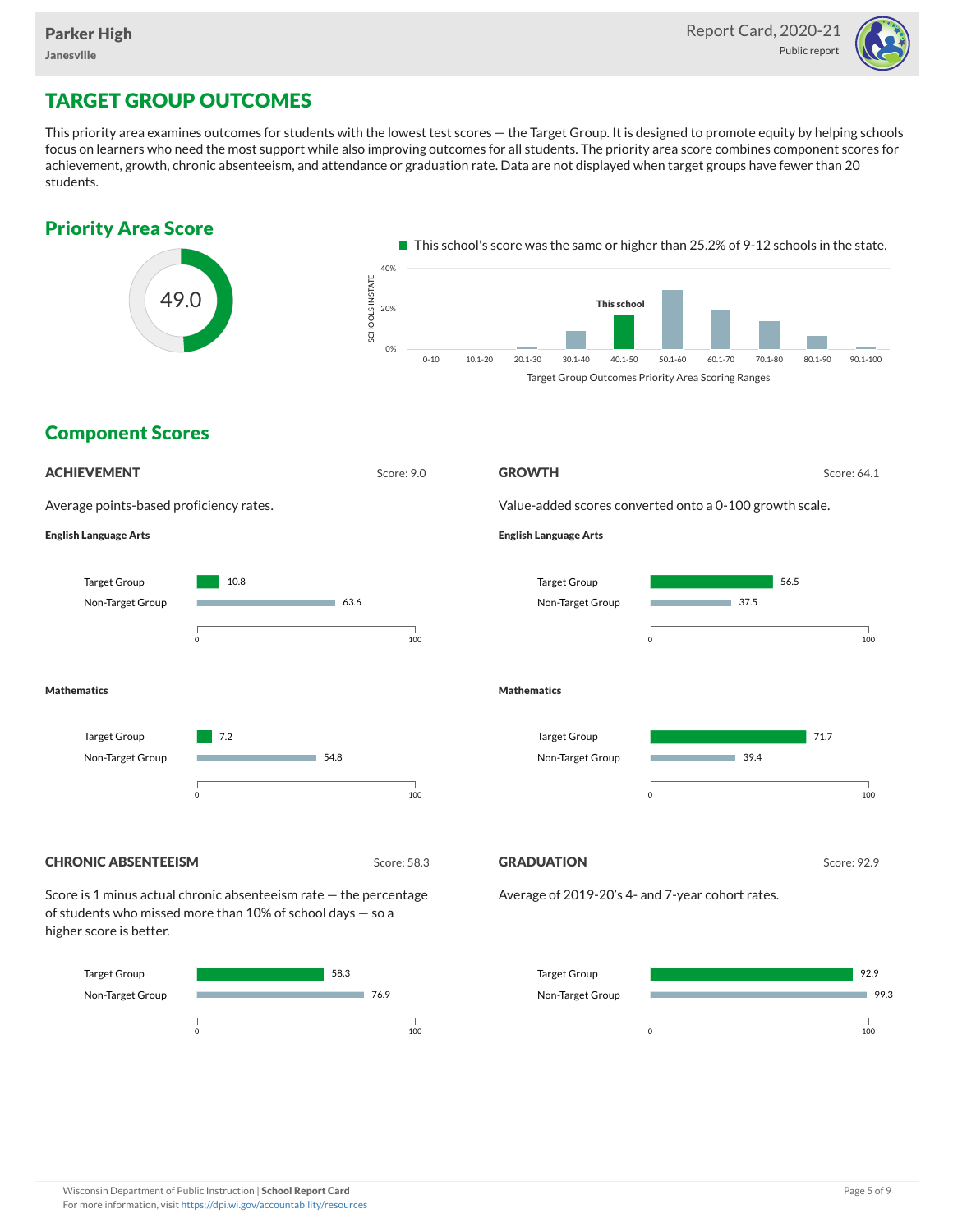

# ON-TRACK TO GRADUATION

This priority area indicates how successfully students are progressing toward completing their K-12 education. The score combines component scores for measures of student engagement and achievement.



### Component Scores

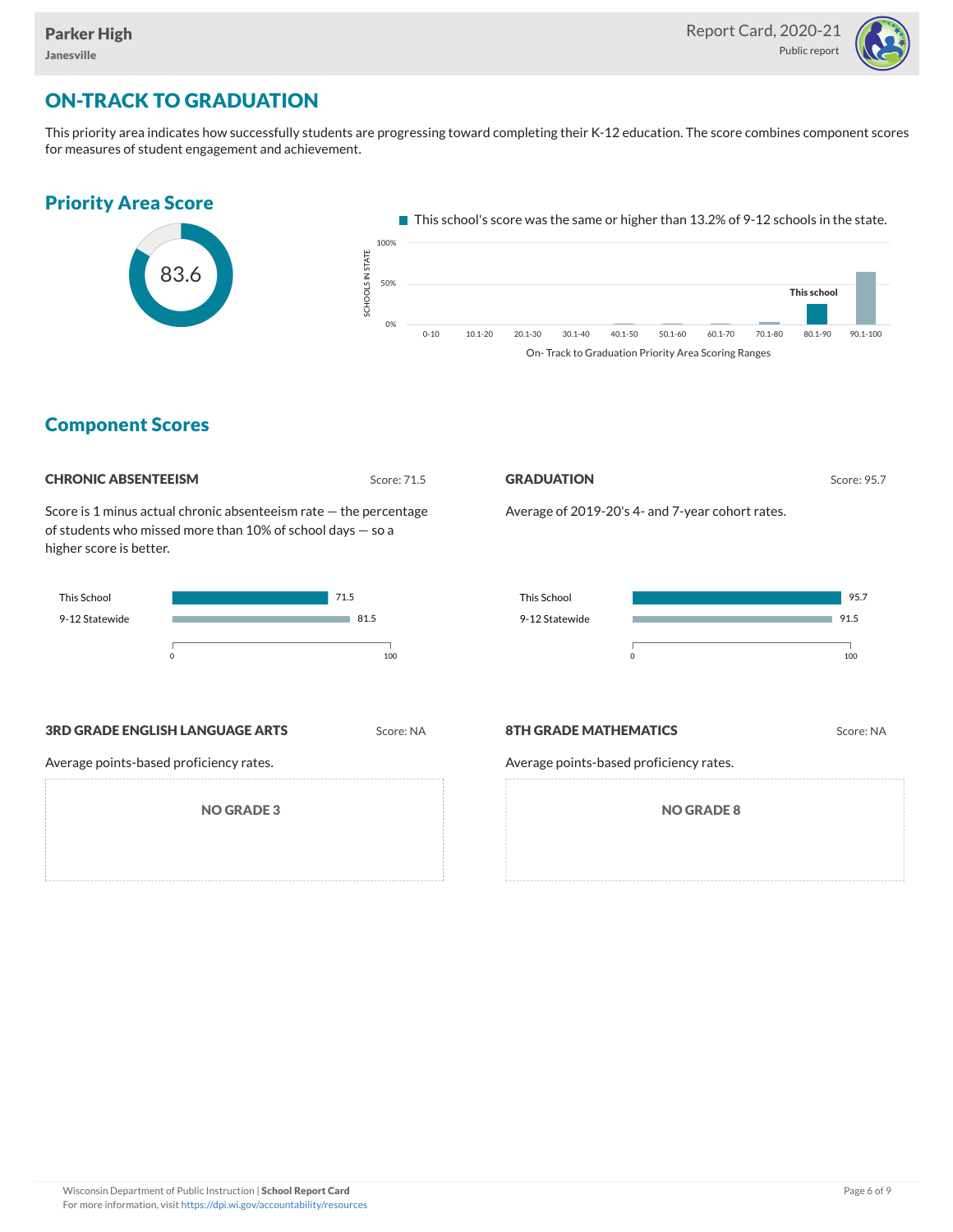

# ON-TRACK TO GRADUATION - ADDITIONAL INFORMATION

This page provides additional detail about chronic absenteeism and graduation and is for information only.

## Student Group Chronic Absenteeism Rates, Single-Year

|                                     | 2017-18     |           |                 | 2018-19 | 2019-20         |       |  |  |
|-------------------------------------|-------------|-----------|-----------------|---------|-----------------|-------|--|--|
|                                     | Students    | Rate      | <b>Students</b> | Rate    | <b>Students</b> | Rate  |  |  |
| All Students: 9-12 State            | 265,727     | 18.9%     | 265,360         | 18.9%   | 264,745         | 17.9% |  |  |
| <b>All Students</b>                 | 1,222       | 30.2%     | 1,152           | 28.6%   | 1,098           | 27.1% |  |  |
| American Indian or Alaskan Native   | $\sim 20$   | $\star$   | $\sim 20$       | $\star$ | $\sim 20$       |       |  |  |
| Asian                               | $\angle 20$ | $\star$   | 20              | 45.0%   | 24              | 25.0% |  |  |
| <b>Black or African American</b>    | 67          | 44.8%     | 73              | 50.7%   | 68              | 35.3% |  |  |
| Hispanic or Latino                  | 149         | 33.6%     | 147             | 29.9%   | 148             | 30.4% |  |  |
| Native Hawaiian or Pacific Islander | 0           | <b>NA</b> | $\sim 20$       | $\star$ | $\angle 20$     |       |  |  |
| White                               | 926         | 28.1%     | 843             | 26.2%   | 790             | 25.7% |  |  |
| Two or More Races                   | 60          | 31.7%     | 65              | 29.2%   | 62              | 30.6% |  |  |
| <b>Economically Disadvantaged</b>   | 572         | 41.8%     | 516             | 45.2%   | 456             | 35.7% |  |  |
| <b>English Learners</b>             | 67          | 40.3%     | 70              | 35.7%   | 69              | 31.9% |  |  |
| <b>Students with Disabilities</b>   | 158         | 37.3%     | 153             | 37.9%   | 131             | 34.4% |  |  |

## Student Group Graduation Rates

This table shows for each of two cohorts the percentage of students starting high school together who graduated by 2019-20. The four-year rate pertains to students who started high school four years earlier, and the seven-year rate pertains to students who started seven years earlier.

|                                   |                    | Four-year cohort graduation rate |         | Seven-year cohort graduation rate |           |        |  |  |
|-----------------------------------|--------------------|----------------------------------|---------|-----------------------------------|-----------|--------|--|--|
|                                   | Students in cohort | Graduates                        | Rate    | Students in cohort                | Graduates | Rate   |  |  |
| All Students: 9-12 State          | 66,987             | 60,500                           | 90.3%   | 65,509                            | 60,787    | 92.8%  |  |  |
| <b>All Students</b>               | 311                | 291                              | 93.6%   | 335                               | 327       | 97.6%  |  |  |
| Asian                             | $\angle 20$        | $\star$                          | $\star$ | $\angle 20$                       | $\star$   |        |  |  |
| <b>Black or African American</b>  | 20                 | 18                               | 90.0%   | $\angle 20$                       | $\star$   |        |  |  |
| Hispanic or Latino                | 38                 | 35                               | 92.1%   | 39                                | 38        | 97.4%  |  |  |
| White                             | 233                | 219                              | 94.0%   | 258                               | 252       | 97.7%  |  |  |
| Two or More Races                 | $\angle 20$        | $\ddot{}$                        | ٠       | $\angle 20$                       | $\star$   |        |  |  |
| <b>Economically Disadvantaged</b> | 135                | 124                              | 91.9%   | 140                               | 136       | 97.1%  |  |  |
| <b>English Learners</b>           | $\angle 20$        | $\star$                          | $\star$ | 23                                | 22        | 95.7%  |  |  |
| <b>Students with Disabilities</b> | 40                 | 31                               | 77.5%   | 35                                | 35        | 100.0% |  |  |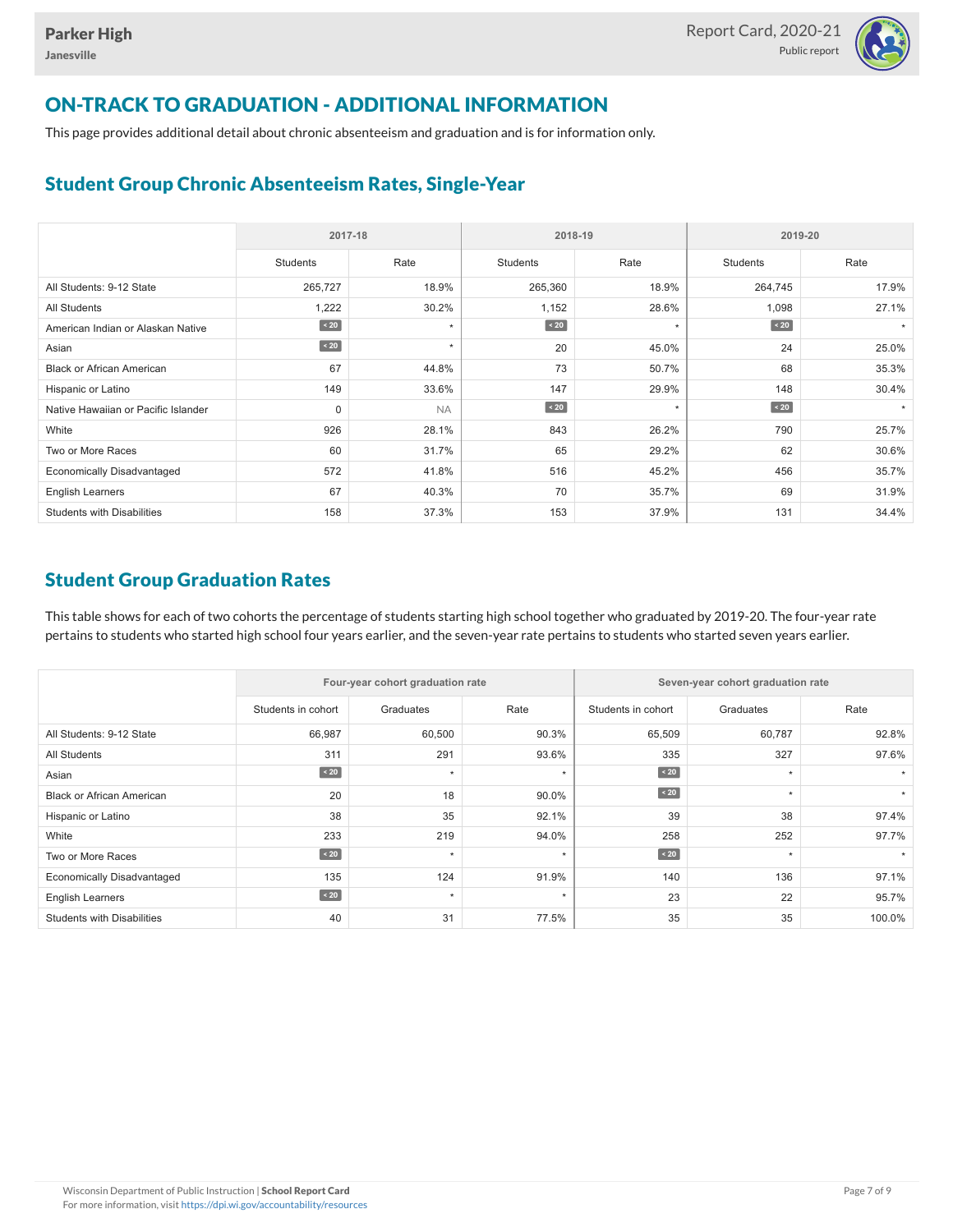course.



# POSTSECONDARY PREPARATION, 2019-20

Section 115.385 (d)1.-5., Wis. Stat., requires report cards to include data on pupil participation in various postsecondary preparation opportunities. All data are for grades 9-12. This is for information only and does not affect scores. Course and program data are reported by schools and districts to DPI, and this is the first time these data are included on report cards. Please use caution when interpreting these data. Asterisks replace all-student participation data if the school enrolled fewer than 20 students.

## Participation by Type of Postsecondary Preparation

| <b>ADVANCED COURSES</b>                                                      |                             | <b>DUAL ENROLLMENT</b>                                                        |       | <b>INDUSTRY-RECOGNIZED</b><br><b>CREDENTIALS</b> |                                 | <b>WORK-BASED LEARNING</b>                                    |       |  |  |
|------------------------------------------------------------------------------|-----------------------------|-------------------------------------------------------------------------------|-------|--------------------------------------------------|---------------------------------|---------------------------------------------------------------|-------|--|--|
| School                                                                       | State                       | School                                                                        | State | School                                           | State                           | School                                                        | State |  |  |
| 20.3%                                                                        | 19.2%                       | 3.0%                                                                          | 17.8% | 0.0%                                             | 1.4%                            | 0.0%                                                          | 2.4%  |  |  |
| 247 students successfully<br>completed at least one<br>Advanced Placement or |                             | 36 students successfully<br>completed at least one dual<br>enrollment course. |       | recognized credential.                           | No students earned an industry- | No students participated in a<br>work-based learning program. |       |  |  |
|                                                                              | International Baccalaureate |                                                                               |       |                                                  |                                 |                                                               |       |  |  |

## Student Group Participation

This table compares the percentages of students in the school participating in different types of postsecondary preparation opportunities with the percentages for the state. All groups present in the school are shown. Total student enrollments are given for reference.

|                                     | <b>Total # Enrolled</b> |         | <b>Advanced Courses</b> |              | <b>Dual Enrollment</b> |              | Industry-Recognized<br><b>Credentials</b> |       | <b>Work-Based Learning</b> |              |
|-------------------------------------|-------------------------|---------|-------------------------|--------------|------------------------|--------------|-------------------------------------------|-------|----------------------------|--------------|
|                                     | School                  | State   | School                  | <b>State</b> | School                 | <b>State</b> | School                                    | State | School                     | <b>State</b> |
| American Indian or Alaskan Native   | $\sim 20$               | 3,044   | $\star$                 | 7.7%         | $\star$                | 12.3%        |                                           | 0.5%  | $\star$                    | 0.9%         |
| Asian                               | 26                      | 10,028  | 7.7%                    | 27.3%        | 0.0%                   | 17.9%        | 0.0%                                      | 1.1%  | $0.0\%$                    | 1.4%         |
| <b>Black or African American</b>    | 78                      | 24,232  | 9.0%                    | 11.5%        | 2.6%                   | 9.9%         | 0.0%                                      | 0.3%  | $0.0\%$                    | 0.8%         |
| Hispanic or Latino                  | 166                     | 31,812  | 14.5%                   | 14.7%        | 3.6%                   | 14.1%        | 0.0%                                      | 0.9%  | $0.0\%$                    | 1.4%         |
| Native Hawaiian or Pacific Islander | $\sim$ 20               | 192     | $\star$                 | 18.2%        | $\star$                | 15.1%        |                                           | 1.6%  | $\star$                    | 0.0%         |
| White                               | 864                     | 188,332 | 23.0%                   | 20.8%        | 3.2%                   | 19.7%        | 0.0%                                      | 1.6%  | 0.0%                       | 2.8%         |
| Two or More Races                   | 76                      | 9,226   | 19.7%                   | 16.1%        | $0.0\%$                | 13.3%        | 0.0%                                      | 1.1%  | $0.0\%$                    | 1.4%         |
| <b>Economically Disadvantaged</b>   | 537                     | 97,617  | 10.1%                   | 11.0%        | 1.9%                   | 13.7%        | 0.0%                                      | 0.8%  | 0.0%                       | 1.7%         |
| <b>English Learners</b>             | 73                      | 13,412  | 2.7%                    | 8.7%         | $0.0\%$                | 14.1%        | $0.0\%$                                   | 0.5%  | $0.0\%$                    | 1.3%         |
| <b>Students with Disabilities</b>   | 153                     | 34,473  | 3.3%                    | 2.9%         | 2.0%                   | 10.2%        | 0.0%                                      | 0.5%  | 0.0%                       | 1.4%         |